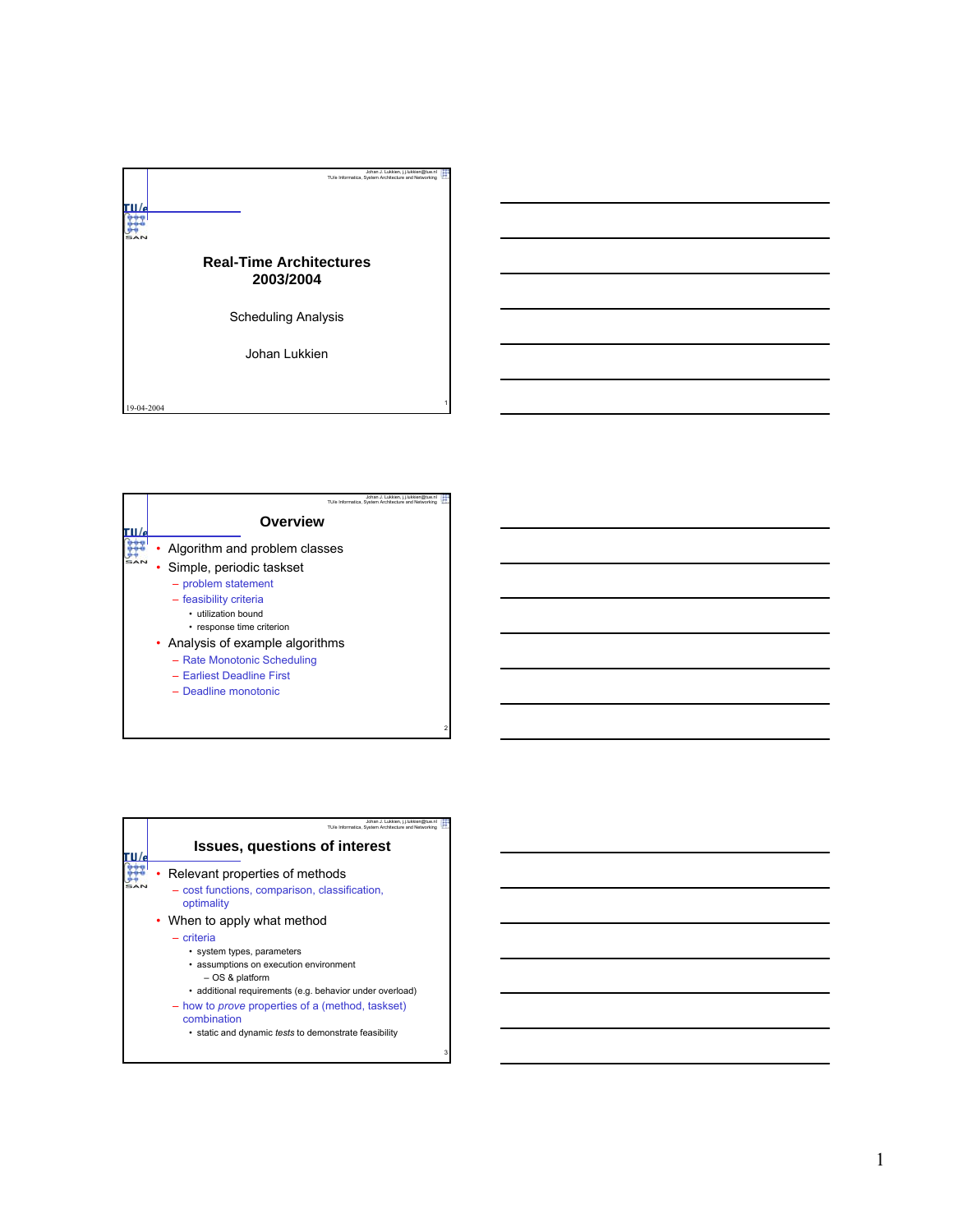

| Johan J. Lukkien, i.i.lukkien@tue.n<br>TU/e Informatica, System Architecture and Networking                                                                                                                                                                                                                                                                                             |
|-----------------------------------------------------------------------------------------------------------------------------------------------------------------------------------------------------------------------------------------------------------------------------------------------------------------------------------------------------------------------------------------|
| <b>Algorithm classes</b>                                                                                                                                                                                                                                                                                                                                                                |
| Priority static/dynamic<br>- fixed priority: priority of job fixed<br>- dynamic task, fixed job priority<br>$-$ dynamic<br>• Preemptive<br>Online / offline<br>- online: e.g. admission/acceptance computation (quarantee),<br>assignment of priorities<br>$-$ offline<br>• precomputation of a table<br>• complex optimizations possible<br>Cost functions<br>- e.g. maximum lateness, |
|                                                                                                                                                                                                                                                                                                                                                                                         |

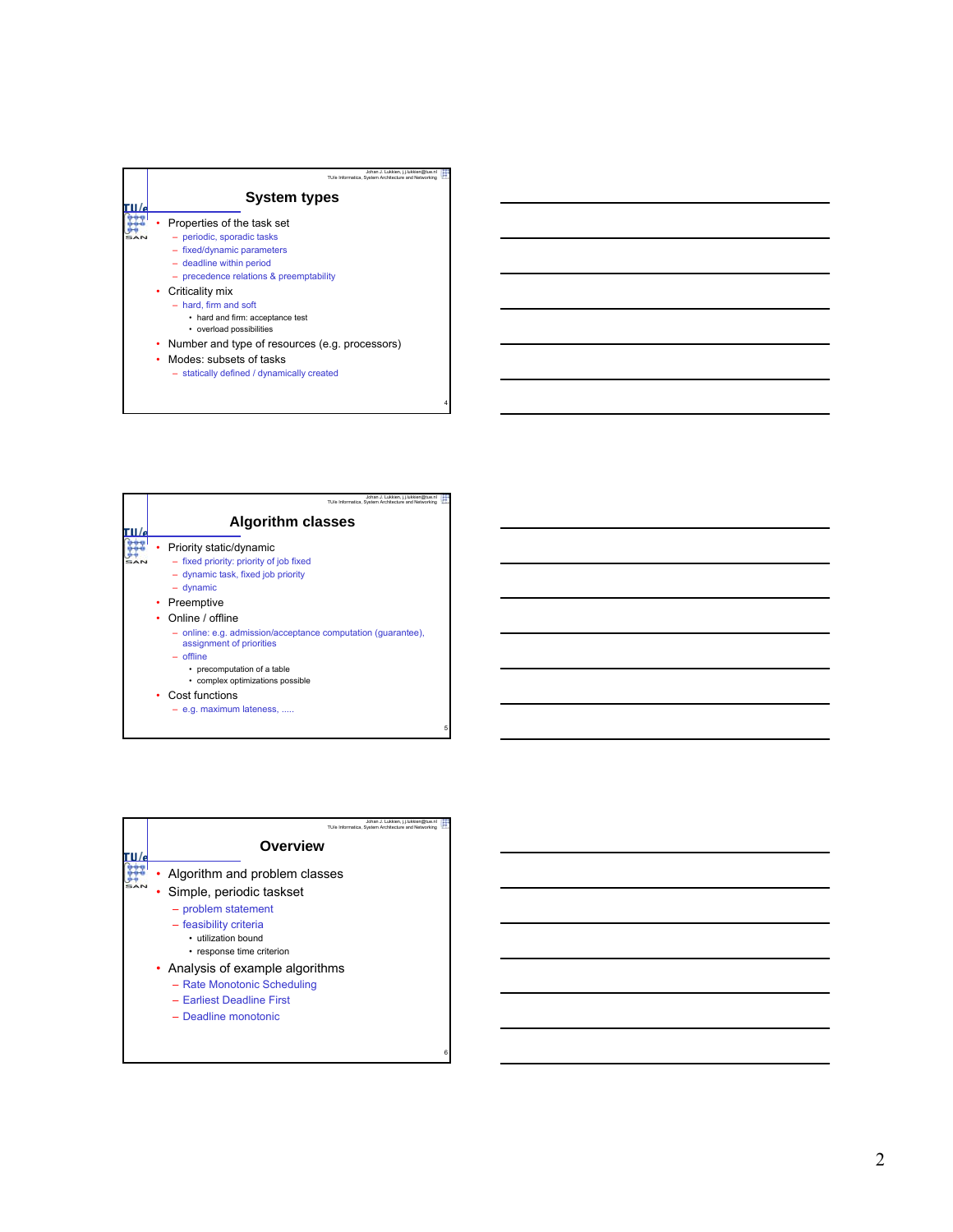







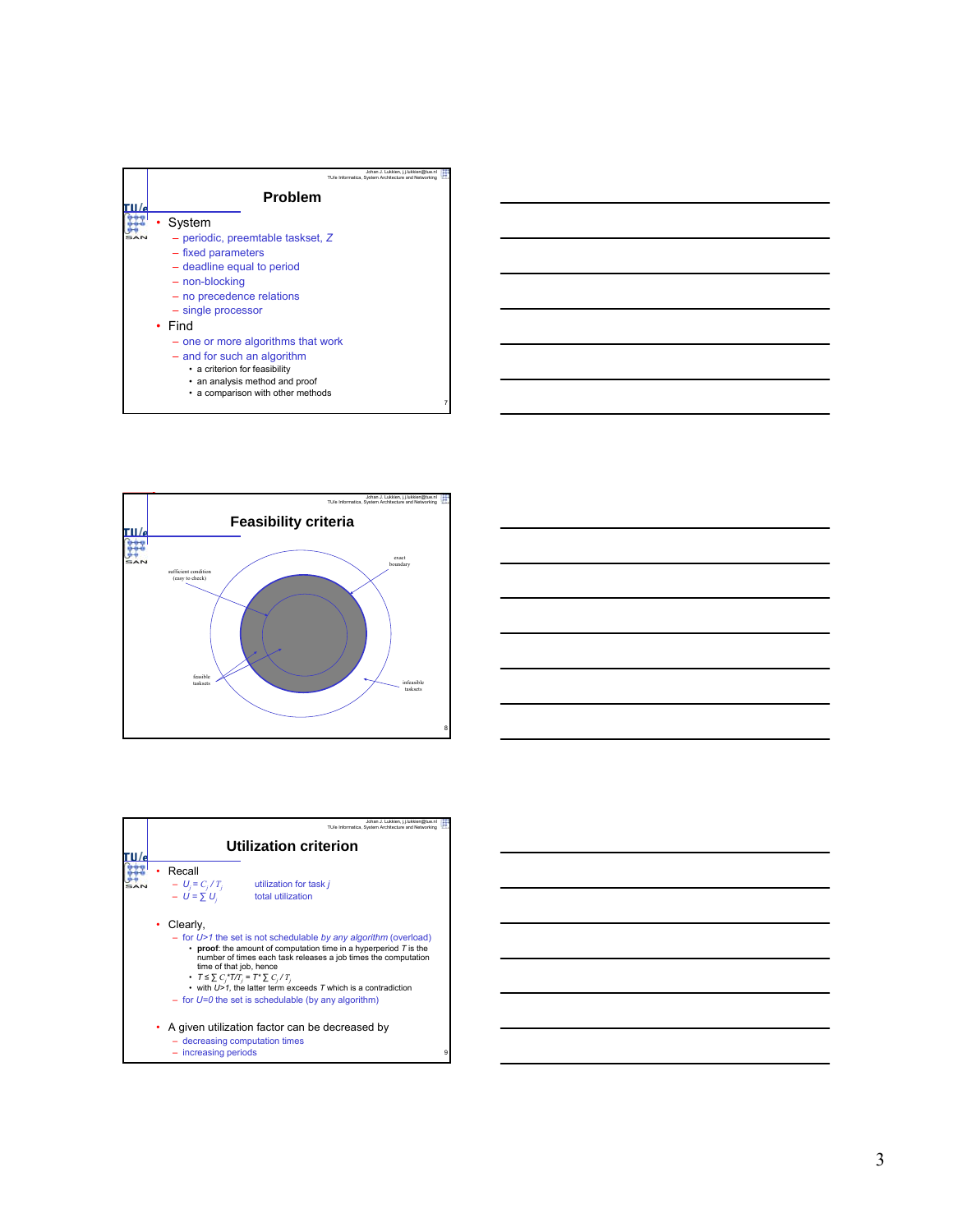

| Johan J. Lukkien, i.i.lukkien@tue.nl<br>TU/e Informatica. System Architecture and Networking                                                                                            |    |
|-----------------------------------------------------------------------------------------------------------------------------------------------------------------------------------------|----|
| <b>Critical instant, WCRT</b>                                                                                                                                                           |    |
| • A critical instant of a job $\tau_{j,i}$ is a combination<br>of jobs (including $\tau_{i,i}$ ) with release times<br>chosen such that $\tau_{i,i}$ has a worst-case<br>response time. |    |
| • Worst-case response time (WCRT):<br>determine for the critical instant, $WR_i$ , the<br>response time of the first job of task j.                                                     |    |
| • Then, WCRT feasibility criterion:<br>$-WR_i \leq d_{i0}$                                                                                                                              | 11 |



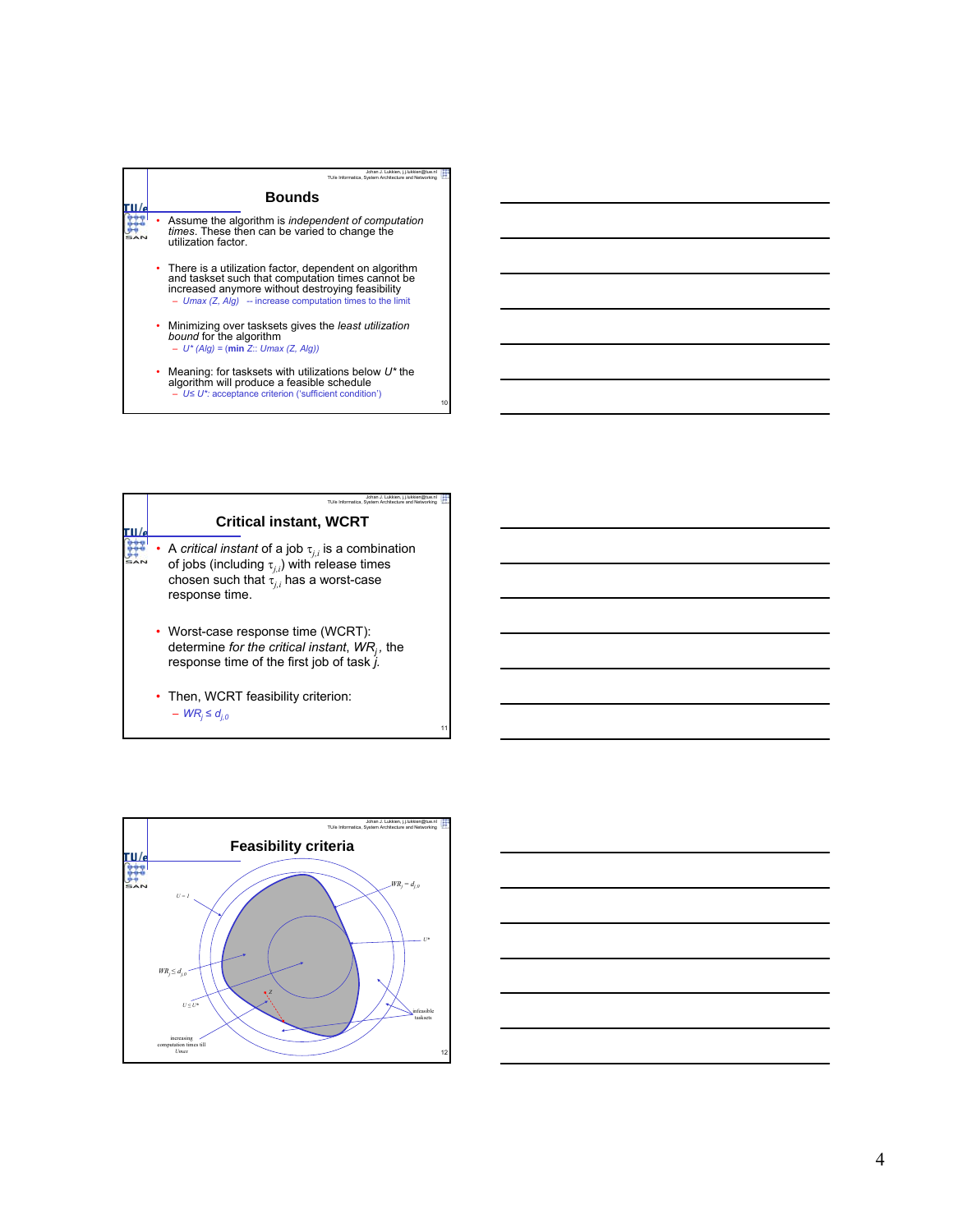

| Johan J. Lukkien, j.j.lukkien@tue.n<br>TU/e Informatica. System Architecture and Networking                                                                        |
|--------------------------------------------------------------------------------------------------------------------------------------------------------------------|
| <b>Rate Monotonic Scheduling</b>                                                                                                                                   |
| Algorithm<br>- fixed task priorities: higher priorities for shorter periods<br>- preemptive<br>- can be used both off- and online<br>$-$ minimize maximum lateness |
| • Advantages of RMS<br>- simple, fixed priority assignment<br>- in-depth analysis available<br>- OS support<br>- deals reasonable with overload conditions         |
| NOTE:<br>٠<br>- for now, assume tasks are sorted in order of increasing<br>period                                                                                  |

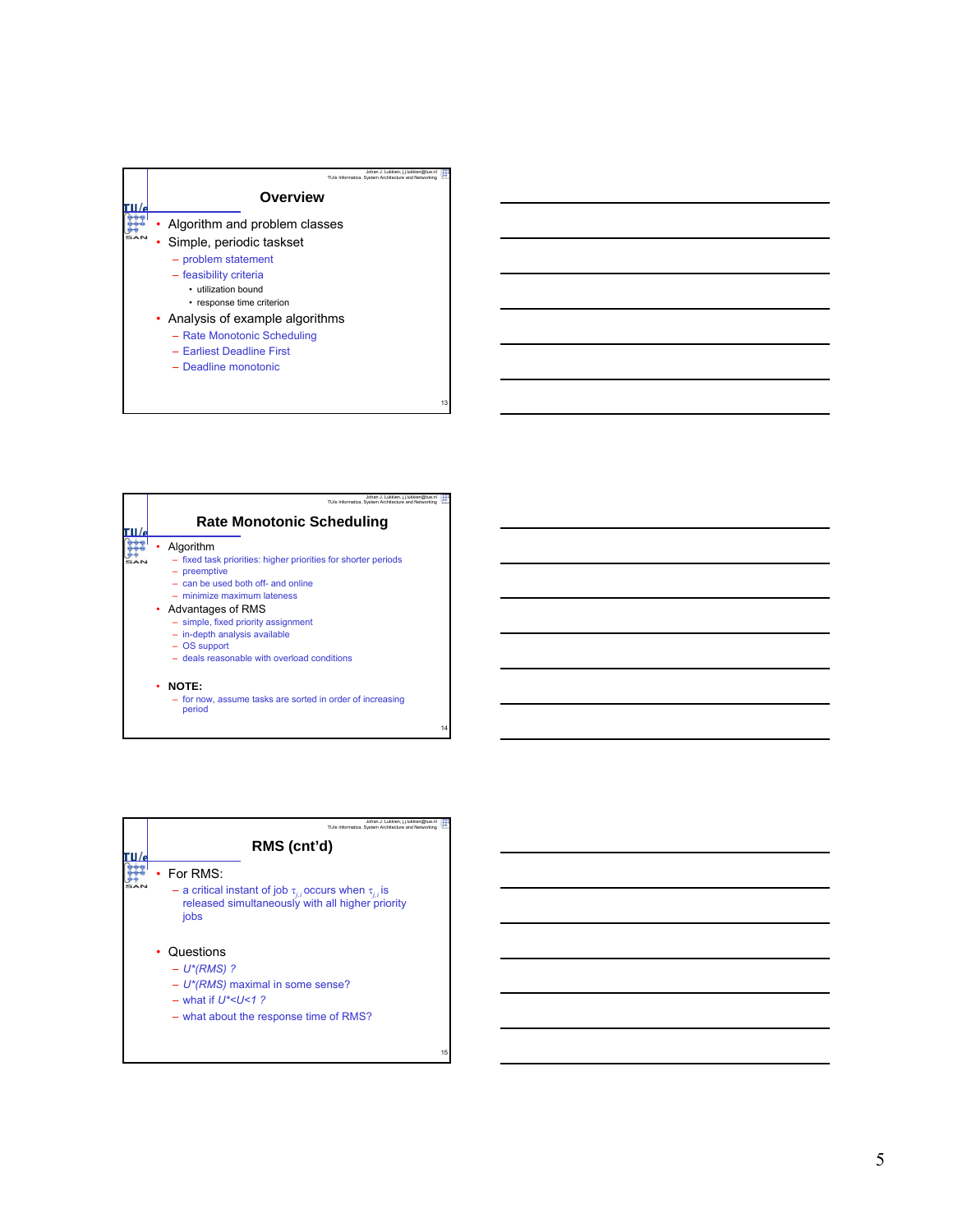







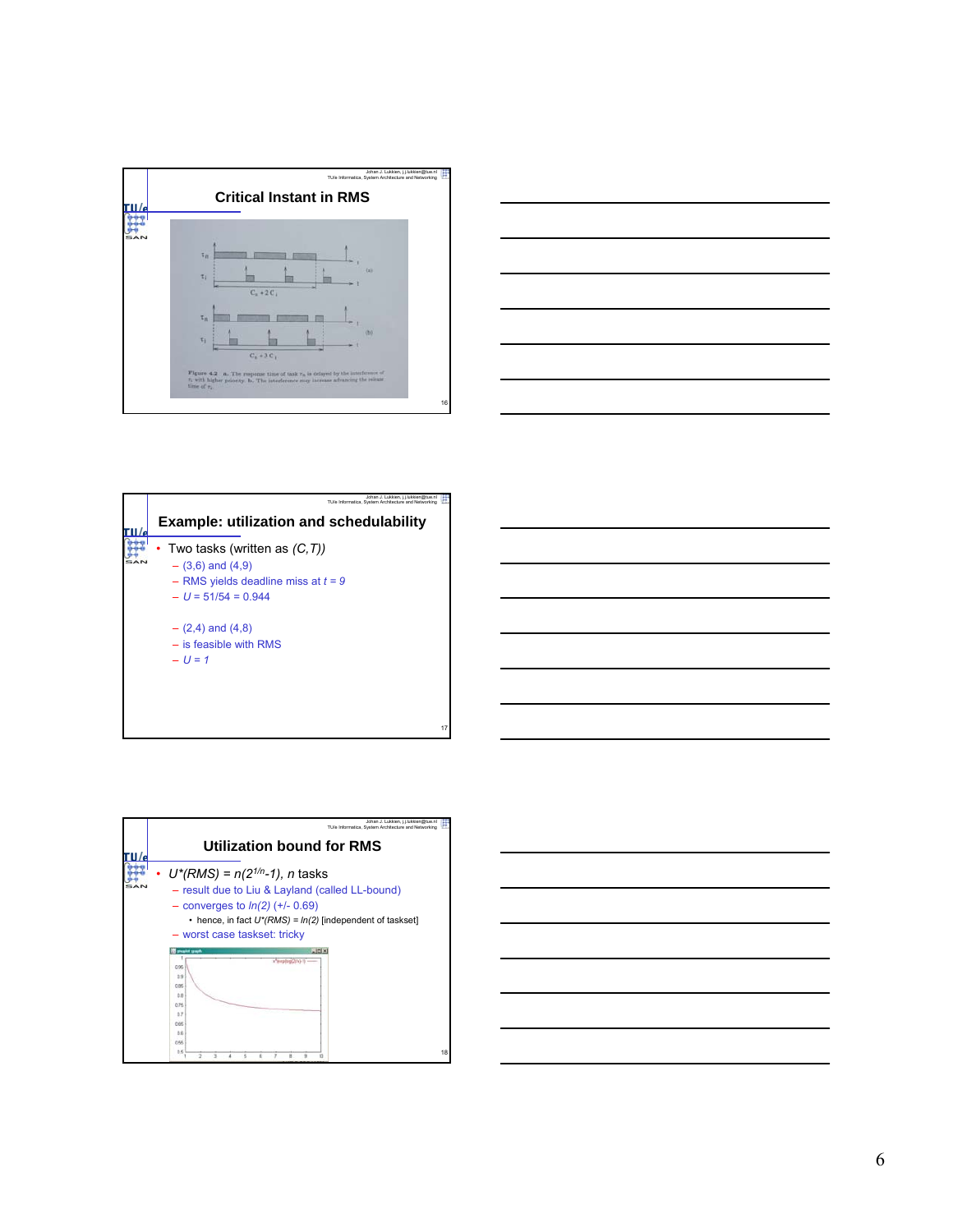





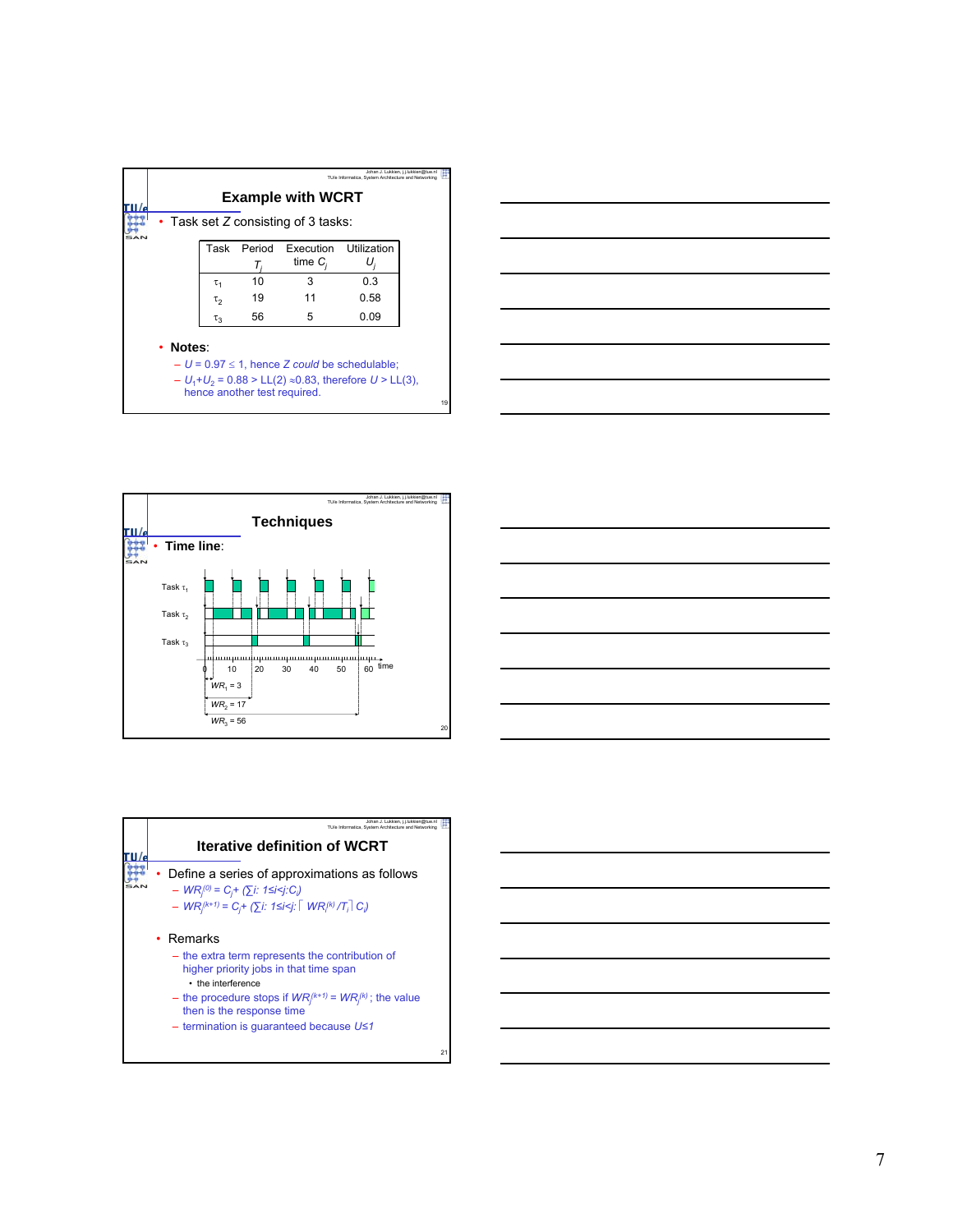



|                                                                                                                                                                                                                                                                                                                                                                                                | Johan J. Lukkien, j.j.lukkien@tue.nl<br>TU/e Informatica. System Architecture and Networking |    |
|------------------------------------------------------------------------------------------------------------------------------------------------------------------------------------------------------------------------------------------------------------------------------------------------------------------------------------------------------------------------------------------------|----------------------------------------------------------------------------------------------|----|
| <b>Recursive definition of WCRT</b>                                                                                                                                                                                                                                                                                                                                                            |                                                                                              |    |
| Define:<br>$-$ R(t, s, j): "response time at time t when s-t equals the<br>computation time left to do for job $\tau_{ii}$ "<br>$-$ then $WR_i = R(0, C_i, j)$<br>$-$ Act(t, s, i) = $\lceil s/T_i \rceil$ - $\lceil t/T_i \rceil$<br>• the number of activations of task i in the interval [t,s]<br>$-$ Comp(t,s,j) = $(\sum i: 1 \le i \le j: Act(t,s,i)^*C)$<br>tasks in the interval [t,s] | • the total time associated with interference from higher priority                           |    |
| • $R(t,s,j) =$<br>$ S$ .<br>$- R(s, s + Comp(t, s, j), j)$                                                                                                                                                                                                                                                                                                                                     | if $Comp(t, s, j) = 0$<br>if $Comp(t,s,j) \neq 0$                                            | 23 |

| <u>state and the state of the state of the state of the state of the state of the state of the state of the state of the state of the state of the state of the state of the state of the state of the state of the state of the</u> |  |  |  |
|--------------------------------------------------------------------------------------------------------------------------------------------------------------------------------------------------------------------------------------|--|--|--|
|                                                                                                                                                                                                                                      |  |  |  |
|                                                                                                                                                                                                                                      |  |  |  |
|                                                                                                                                                                                                                                      |  |  |  |
|                                                                                                                                                                                                                                      |  |  |  |
|                                                                                                                                                                                                                                      |  |  |  |

| Johan J. Lukkien, j.j.lukkien@tue.nl<br>TU/e Informatica. System Architecture and Networking |
|----------------------------------------------------------------------------------------------|
| <b>Optimality</b>                                                                            |
| RMS is <i>optimal</i> among all fixed priority<br>preemptive algorithms                      |
| - if a taskset can be scheduled feasibly with any fpp<br>algorithm it can so with RMS        |
|                                                                                              |
| 24                                                                                           |